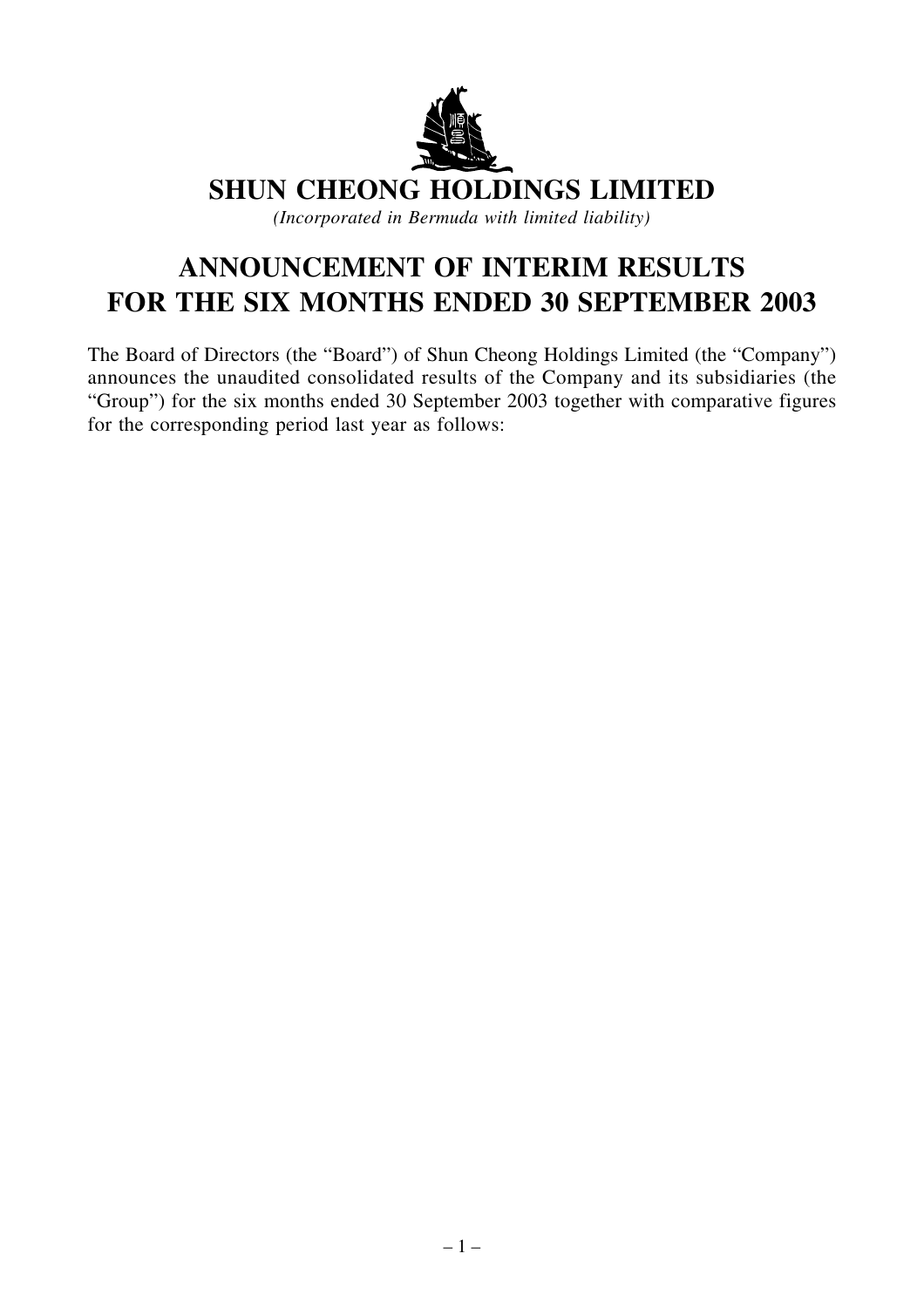# **CONDENSED CONSOLIDATED PROFIT AND LOSS ACCOUNT**

*For six months ended 30 September 2003*

|                                                                            |                          | Six months ended                  |                         |  |
|----------------------------------------------------------------------------|--------------------------|-----------------------------------|-------------------------|--|
|                                                                            |                          | 30 September 30 September<br>2003 | 2002                    |  |
|                                                                            | <b>Notes</b>             | (unaudited)<br><b>HK\$'000</b>    | (unaudited)<br>HK\$'000 |  |
| <b>TURNOVER</b>                                                            | $\overline{2}$           |                                   |                         |  |
| Continuing operations<br>Discontinued operations                           | $\mathfrak{Z}$           | 396,829                           | 268,073<br>291          |  |
|                                                                            |                          |                                   |                         |  |
|                                                                            |                          | 396,829                           | 268,364                 |  |
| Cost of installation and cost of sales                                     |                          | (351, 284)                        | (219, 181)              |  |
| Gross profit                                                               |                          | 45,545                            | 49,183                  |  |
| Other revenue                                                              |                          | 991                               | 1,361                   |  |
| Administrative expenses                                                    |                          | (39, 114)                         | (40, 374)               |  |
| Gain on dissolution of subsidiaries, net                                   |                          | 6,805                             |                         |  |
| Provision for amounts due from<br>former subsidiaries                      |                          | (2,179)                           |                         |  |
| Unrealised holding losses on<br>long term investments, net                 |                          | (1,641)                           | (1,078)                 |  |
| PROFIT FROM OPERATING ACTIVITIES                                           | $\overline{\mathcal{A}}$ | 10,407                            | 9,092                   |  |
| Finance costs                                                              | 5                        | (1,279)                           | (1,190)                 |  |
|                                                                            |                          | 9,128                             | 7,902                   |  |
| Share of losses of associates                                              |                          |                                   |                         |  |
| PROFIT BEFORE TAX                                                          |                          | 9,128                             | 7,902                   |  |
| Tax                                                                        | 6                        | (2,046)                           | (1,877)                 |  |
| PROFIT BEFORE MINORITY INTERESTS                                           |                          | 7,082                             | 6,025                   |  |
| Minority interests                                                         |                          | (4,524)                           | (4,965)                 |  |
| NET PROFIT FROM ORDINARY ACTIVITIES<br><b>ATTRIBUTABLE TO SHAREHOLDERS</b> |                          | 2,558                             | 1,060                   |  |
|                                                                            |                          |                                   |                         |  |
| <b>EARNINGS PER SHARE</b>                                                  | 7                        |                                   |                         |  |
| <b>Basic</b>                                                               |                          | $0.55$ cents                      | $0.23$ cents            |  |
| Diluted                                                                    |                          | $0.55$ cents                      | $0.23$ cents            |  |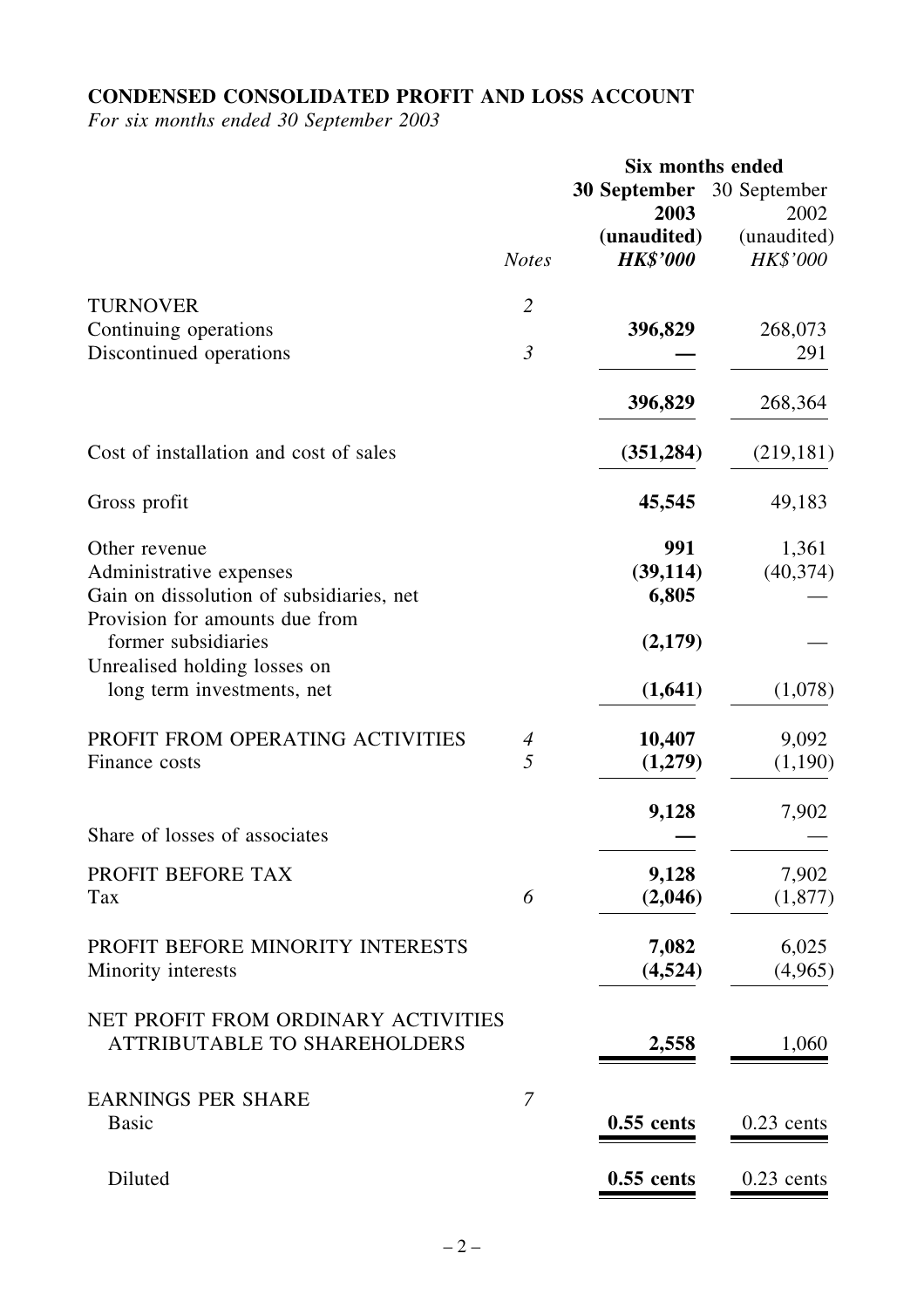#### *Notes:*

#### **1. Basis of preparation and principal accounting polices**

The unaudited condensed consolidated interim financial statements are prepared in accordance with the Hong Kong Statement of Standard Accounting Practice ("SSAP") No. 25 "Interim Financial Reporting" and the requirements of the Appendix 16 of the Rules Governing the Listing of Securities on The Stock Exchange of Hong Kong Limited (the "Listing Rules").

These unaudited condensed consolidated interim financial statements should be read in conjunction with the 2003 annual report.

The accounting policies and basis of preparation used in preparing these unaudited condensed interim financial statements are consistent with those used in the annual financial statements for the year ended 31 March 2003, except that the Group has adopted the SSAP 12 (Revised) "Income Taxes" which is effective for accounting period commencing on or after 1 January 2003.

The adoption of this revised SSAP has had no material effect on the results for the current or prior accounting periods. Accordingly, no prior period adjustment has been required.

#### **2. Segmental information**

#### **a. Business segments**

The following table presents revenue, profit and certain expenditure information for the Group's business segments.

|                                                                                                              | <b>Building service</b><br>contracting business<br>2003<br>2002 |                          | Project management<br>2003<br>2002<br>(unaudited) (unaudited) (unaudited) (unaudited) (unaudited) (unaudited) (unaudited) (unaudited) (unaudited) (unaudited) (unaudited) (unaudited) (unaudited) |          | Trading of electrical<br>and mechanical<br>engineering materials<br>and equipment<br>2003<br>2002 |                 | (Discontinued)<br>Provision<br>of broadband<br>connectivity<br>services<br>2003<br>2002 |          | <b>Eliminations</b><br>2003<br>2002 |          | 2003               | Consolidated<br>2002 |
|--------------------------------------------------------------------------------------------------------------|-----------------------------------------------------------------|--------------------------|---------------------------------------------------------------------------------------------------------------------------------------------------------------------------------------------------|----------|---------------------------------------------------------------------------------------------------|-----------------|-----------------------------------------------------------------------------------------|----------|-------------------------------------|----------|--------------------|----------------------|
|                                                                                                              |                                                                 | <b>HK\$'000</b> HK\$'000 | HK\$'000                                                                                                                                                                                          | HK\$'000 | <b>HK\$'000</b>                                                                                   | HK\$'000        | <b>HK\$'000</b>                                                                         | HK\$'000 | <b>HK\$'000</b>                     | HK\$'000 | HK\$'000           | <b>HK\$'000</b>      |
| Segment revenue:<br>Sales to external customers<br>Intersegment sales                                        | 383,702                                                         | 235,824<br>5             | 897                                                                                                                                                                                               | 3,227    | 12,230<br>4,258                                                                                   | 29,022<br>5,376 |                                                                                         | 291      | (4,258)                             | (5,381)  | 396,829            | 268,364              |
| Total revenue                                                                                                | 383,702                                                         | 235,829                  | 897                                                                                                                                                                                               | 3,227    | 16,488                                                                                            | 34,398          |                                                                                         | 291      | (4,258)                             | (5,381)  | 396,829            | 268,364              |
| Segment results                                                                                              | 8,354                                                           | 4,930                    | 897                                                                                                                                                                                               | 3,227    | (2,820)                                                                                           | 1,110           |                                                                                         | (458)    |                                     |          | 6,431              | 8,809                |
| Interest income and unallocated gains<br>Gain on dissolution of subsidiaries, net                            |                                                                 |                          |                                                                                                                                                                                                   |          |                                                                                                   |                 |                                                                                         |          |                                     |          | 991<br>6,805       | 1,361                |
| Provision for amounts due<br>from former subsidiaries                                                        |                                                                 |                          |                                                                                                                                                                                                   |          |                                                                                                   |                 |                                                                                         |          |                                     |          | (2,179)            |                      |
| Unrealised holding losses on<br>long term investments, net<br>Finance costs<br>Share of losses of associates |                                                                 |                          |                                                                                                                                                                                                   |          |                                                                                                   |                 |                                                                                         |          |                                     |          | (1,641)<br>(1,279) | (1,078)<br>(1,190)   |
| Profit before tax<br>Tax                                                                                     |                                                                 |                          |                                                                                                                                                                                                   |          |                                                                                                   |                 |                                                                                         |          |                                     |          | 9,128<br>(2,046)   | 7,902<br>(1,877)     |
| Profit before minority interests<br>Minority interests                                                       |                                                                 |                          |                                                                                                                                                                                                   |          |                                                                                                   |                 |                                                                                         |          |                                     |          | 7,082<br>(4, 524)  | 6,025<br>(4,965)     |
| Net Profit from ordinary activities<br>attributable to shareholders                                          |                                                                 |                          |                                                                                                                                                                                                   |          |                                                                                                   |                 |                                                                                         |          |                                     |          | 2,558              | 1,060                |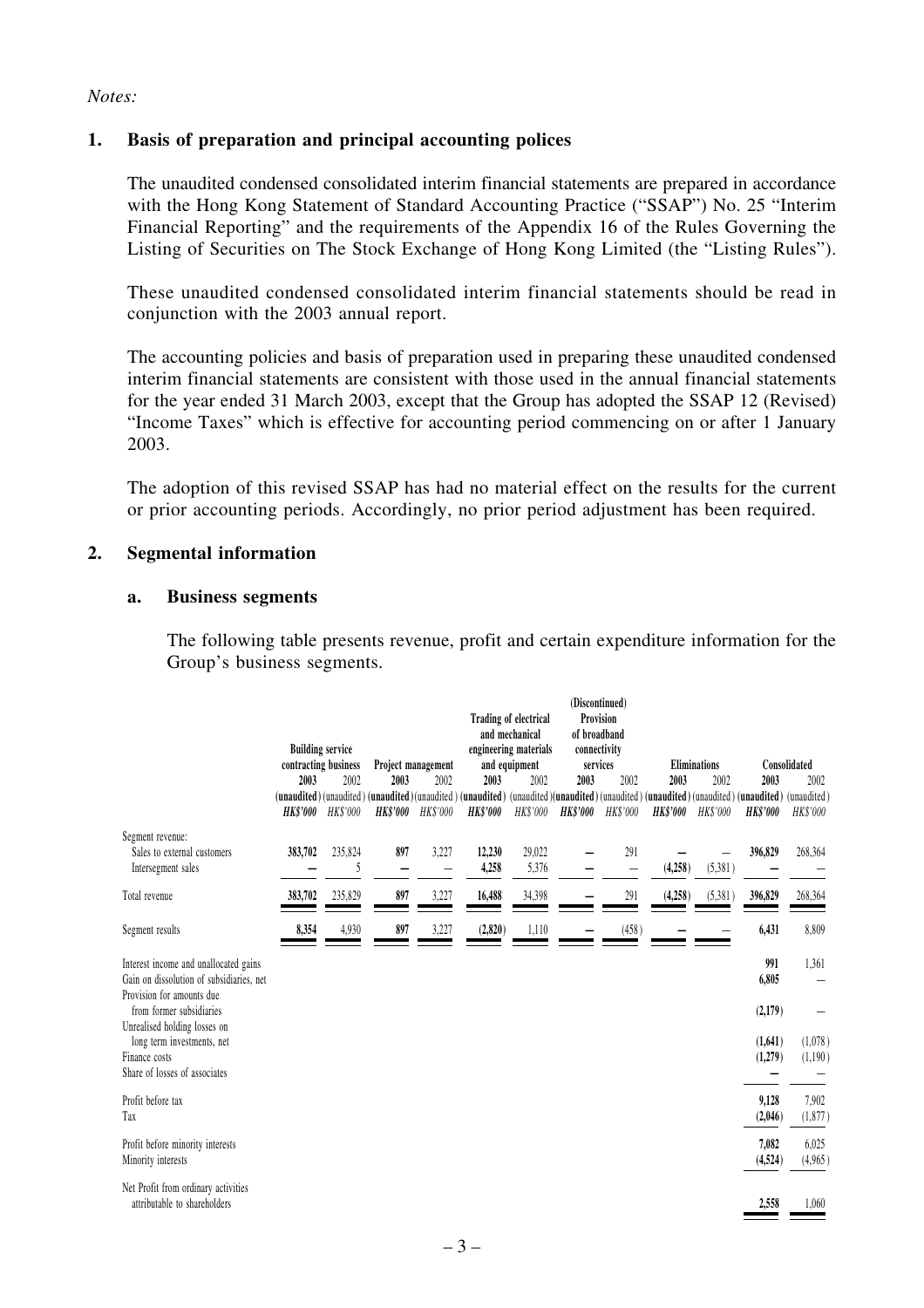#### **b. Geographical segments**

The Group's turnover was all derived from its operations and customers in Hong Kong. Accordingly, no analysis for geographical segments has been disclosed.

#### **3. Discontinued operations**

In view of a strategic plan by the Group to concentrate on its core activities, the directors determined to phase out the Group's broadband connectivity services business and it was substantially abandoned during the year ended 31 March 2002. In addition, certain of the Group's interests in a subsidiary, which was principally involved in the provision of design, installation and maintenance services of karaoke-on-demand systems, was disposed during the year ended 31 March 2002. Accordingly, the directors considered the aforesaid two businesses were discontinued operations during the year ended 31 March 2002.

During the year ended 31 March 2003, there were essentially no business activities of the broadband connectivity services. The subsidiary engaged in the broadband connectivity services business was in liquidation as of 31 March 2003 and was dissolved in August 2003 resulting in a net gain of approximately HK\$6.8 million arose on the dissolution of the subsidiary being recorded in the condensed consolidated profit and loss account for the six months ended 30 September 2003.

#### **4. Profit from operating activities**

Profit from operating activities is arrived at after charging/(crediting):

|                                                  | Six months ended               |                         |  |  |
|--------------------------------------------------|--------------------------------|-------------------------|--|--|
|                                                  | 30 September<br>2003           | 30 September<br>2002    |  |  |
|                                                  | (unaudited)<br><b>HK\$'000</b> | (unaudited)<br>HK\$'000 |  |  |
| Cost of inventories sold                         | 11,388                         | 24,078                  |  |  |
| Cost of installation                             | 339,896                        | 195,103                 |  |  |
|                                                  | 351,284                        | 219,181                 |  |  |
| Depreciation                                     |                                |                         |  |  |
| - owned fixed assets                             | 1,136                          | 1,577                   |  |  |
| - fixed assets held under finance lease          | 108                            | 108                     |  |  |
| Minimum lease payments under operating leases in |                                |                         |  |  |
| respect of land and buildings                    | 793                            | 1,226                   |  |  |
| Staff costs (including directors' remuneration)  |                                |                         |  |  |
| Wages, salaries and others                       | 32,341                         | 32,018                  |  |  |
| Pension contributions                            | 961                            | 1,271                   |  |  |
| Less: Forfeited contributions                    |                                | (113)                   |  |  |
| Net pension contributions                        | 961                            | 1,158                   |  |  |
|                                                  | 33,302                         | 33,176                  |  |  |
| Loss on disposal of fixed assets                 |                                | 467                     |  |  |
| Recovery of doubtful debts                       | (281)                          |                         |  |  |
| Interest income                                  | (180)                          | (321)                   |  |  |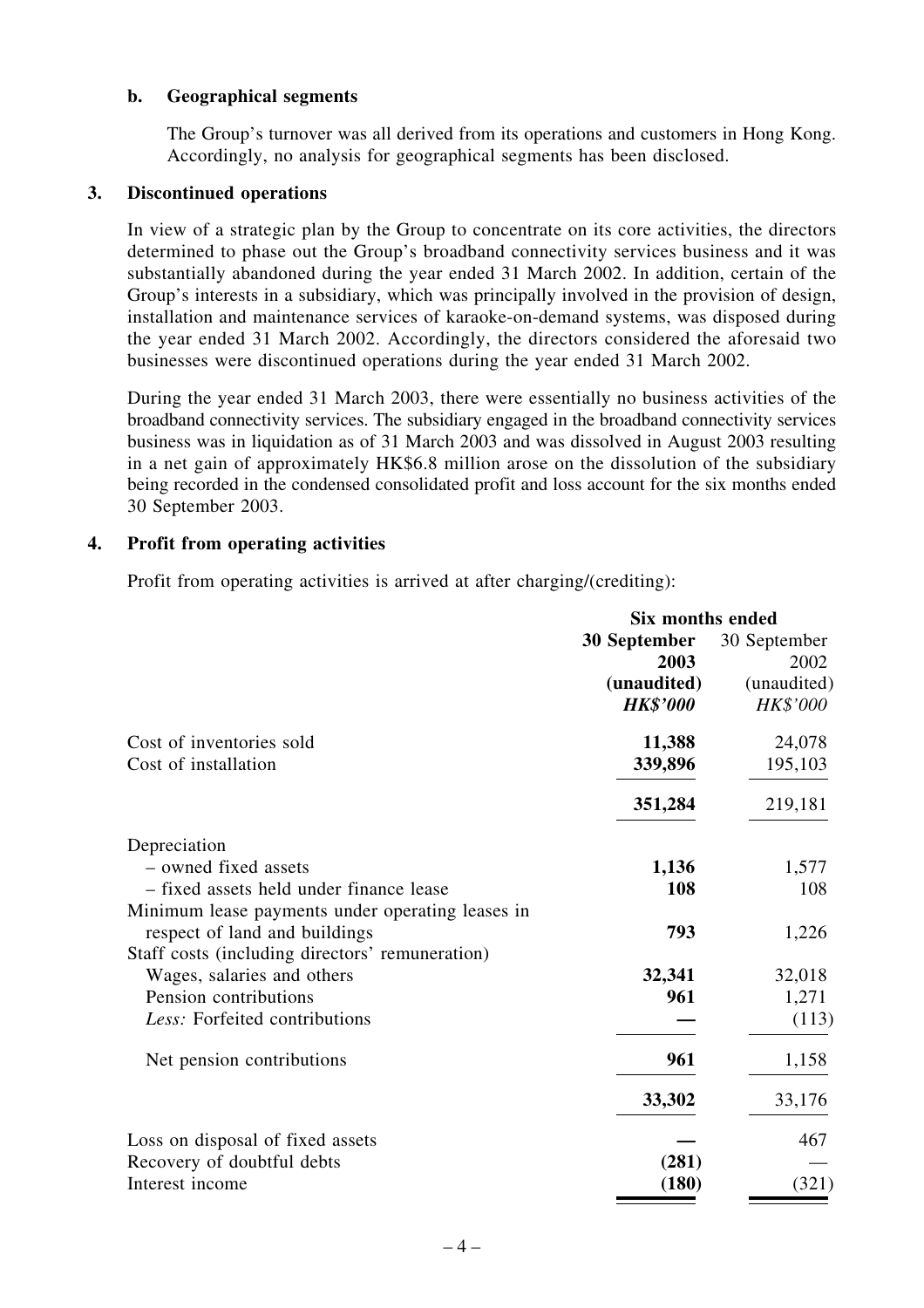## **5. Finance costs**

|                                                    | Six months ended |                 |  |
|----------------------------------------------------|------------------|-----------------|--|
|                                                    | 30 September     | 30 September    |  |
|                                                    | 2003             | 2002            |  |
|                                                    | (unaudited)      | (unaudited)     |  |
|                                                    | <b>HK\$'000</b>  | <b>HK\$'000</b> |  |
| Interest on bank loans, overdrafts and other loans |                  |                 |  |
| wholly repayable within five years                 | 662              | 850             |  |
| Interest on finance leases                         | 26               | 45              |  |
| Bank charges                                       | 591              | 295             |  |
|                                                    | 1,279            | 1,190           |  |

#### **6. Taxation**

The Company is exempted from taxation in Bermuda unit 2016. Hong Kong profits tax has been provided at the rate of 17.5% *(2002 – 16%)* on the estimated assessable profits arising in or from Hong Kong.

Taxation in the condensed consolidated profit and loss account comprises:

|                                         | Six months ended |              |  |  |
|-----------------------------------------|------------------|--------------|--|--|
|                                         | 30 September     | 30 September |  |  |
|                                         | 2003             | 2002         |  |  |
|                                         | (unaudited)      | (unaudited)  |  |  |
|                                         | <b>HK\$'000</b>  | HK\$'000     |  |  |
| Group:                                  |                  |              |  |  |
| Hong Kong                               | 2,046            | 1,877        |  |  |
| Deferred                                |                  |              |  |  |
|                                         | 2,046            | 1,877        |  |  |
| Share of tax attributable to associates |                  |              |  |  |
| Tax charge for the period               | 2,046            | 1,877        |  |  |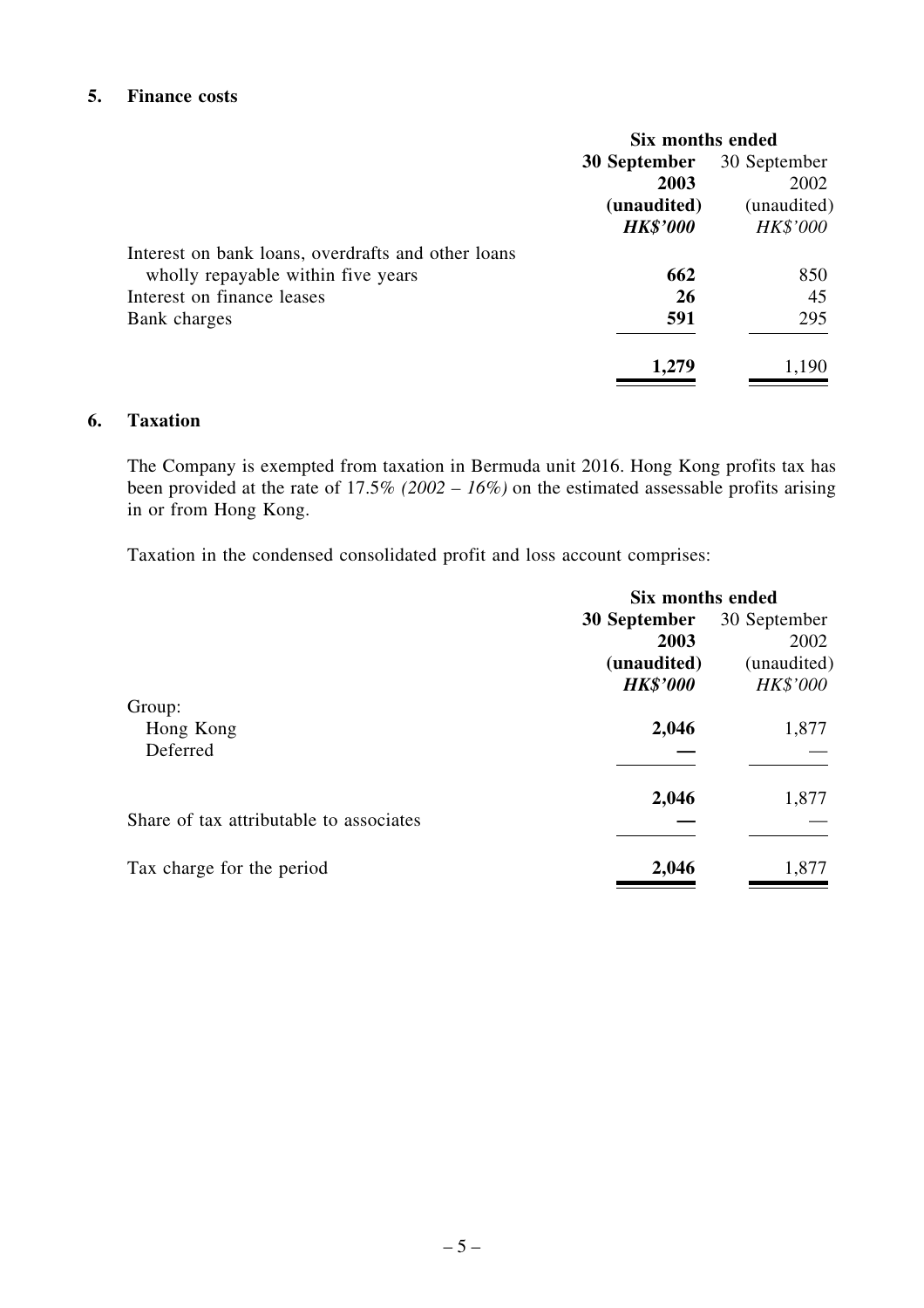#### **7. Earnings per share**

|                                                                                                                           | Six months ended    |                 |  |  |
|---------------------------------------------------------------------------------------------------------------------------|---------------------|-----------------|--|--|
|                                                                                                                           | <b>30 September</b> | 30 September    |  |  |
|                                                                                                                           | 2003                | 2002            |  |  |
|                                                                                                                           | (unaudited)         | (unaudited)     |  |  |
|                                                                                                                           | <b>HK\$'000</b>     | <b>HK\$'000</b> |  |  |
| Earnings for the purposes of computing basic and<br>diluted earnings per share                                            | 2,558               | 1,060           |  |  |
| Number of ordinary share:<br>Weighted average number of ordinary shares<br>for the purposes of basic and diluted earnings |                     |                 |  |  |
| per share                                                                                                                 | 463,721,600         | 463,721,600     |  |  |

## **INTERIM DIVIDEND**

The Board does not recommend the payment of an interim dividend *(2002 – nil)*.

## **MANAGEMENT DISCUSSION AND ANALYSIS**

#### **Review of Operation**

The Group's turnover for six months ended 30 September 2003 was approximately HK\$397 million, an increase of 48% as comparing with HK\$268 million for the same period last year. Net profit attributable to shareholders for the period was approximately HK\$2.56 million while that for the last period was approximately HK\$1.06 million.

As at 30 September 2003, the Group's uncompleted contracts on hand was approximately HK\$667 million while that of as at 31 March 2003 was approximately HK\$869 million.

## **Liquidity and Financial Resources**

The Group's cash and bank balances were approximately HK\$48 million as at 30 September 2003 while that of as at 31 March 2003 were approximately HK\$54 million. The total bank borrowings were approximately HK\$32 million as at 30 September 2003, a decrease of approximately HK\$5 million as compared to that of as at 31 March 2003. The decrease in the Group's cash and bank balances was mainly to repay the bank borrowings during the period. The total bank borrowings substantially comprised bank overdraft and bank trust receipt loans at various interest rates. The period-end gearing ratio, as measured by the total bank borrowings over shareholders' equity, was approximately 32% *(as at 31 March 2003 – 38%)*. As the Group's transactions are mostly settled by Hong Kong dollars, the use of financial instruments for hedging purposes is not considered necessary.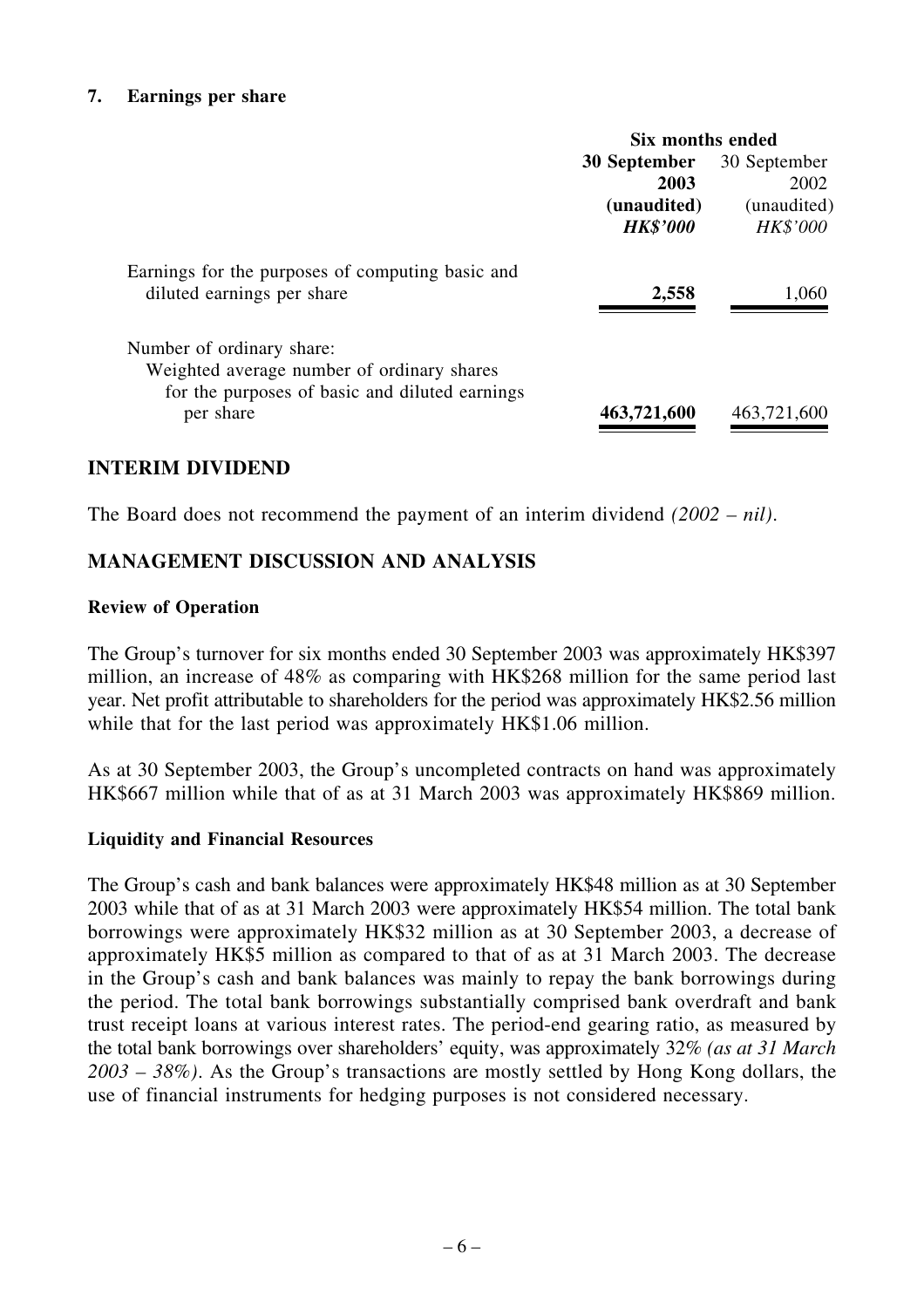## **Treasury and Funding Policy**

There were no significant changes in the Group's treasury and funding policies during the period under review.

## **Pledge of Assets**

As at 30 September 2003, certain of the Group's leasehold land and properties with a net book value of HK\$16.3 million *(as at 31 March 2003 – HK\$16.5 million)* and bank fixed deposits of HK\$27.3 million *(as at 31 March 2003 – HK\$27.3 million)* were pledged to secure general banking facilities granted to the Group.

## **Employees and Remuneration Policy**

The Group employed approximately 220 employees as at 30 September 2003. There were no significant changes in the remuneration policy and benefits to the employees of the Group.

## **Investments and Others**

As at 30 September 2003, the Group's long term investments comprising one listed securities and four unlisted securities were in carrying amount of approximately HK\$10.89 million *(as at 31 March 2003 – HK\$12.53 million)* after a further provision for impairment in value of approximately HK\$1.64 million made during the period.

As at 30 September 2003, the Group had no plan for any material investments or capital assets.

## **Business Prospect**

The recent announcement of a growth in the local economy to 4% and a small improvement of the continued deflation in consumer expenditures in the 3rd quarter this year indicated that the Hong Kong economy might start to recover from the bottom. However, there was no change in the housing policies by the Government and as a result the housing developments in both public and private sectors would continue to be reduced in the coming years. Under these circumstances, it is expected that the Group will continue to face a very fierce competition in the building services industries and the margin for profit in building services and related trading activities will likely be lower than that of pervious years.

The Group, being a building services contractor based in Hong Kong, will concentrate its core building services business in Hong Kong and in the Greater China area based on the Group's expertise and competitive advantage in this specialist trade. Your directors remain optimistic of satisfactory performance of the Group in the coming fiscal year.

# **PURCHASE, SALE AND REDEMPTION OF SHARES**

There was no purchase, sale and redemption of the Company's shares by the Company or any of its subsidiaries during the period.